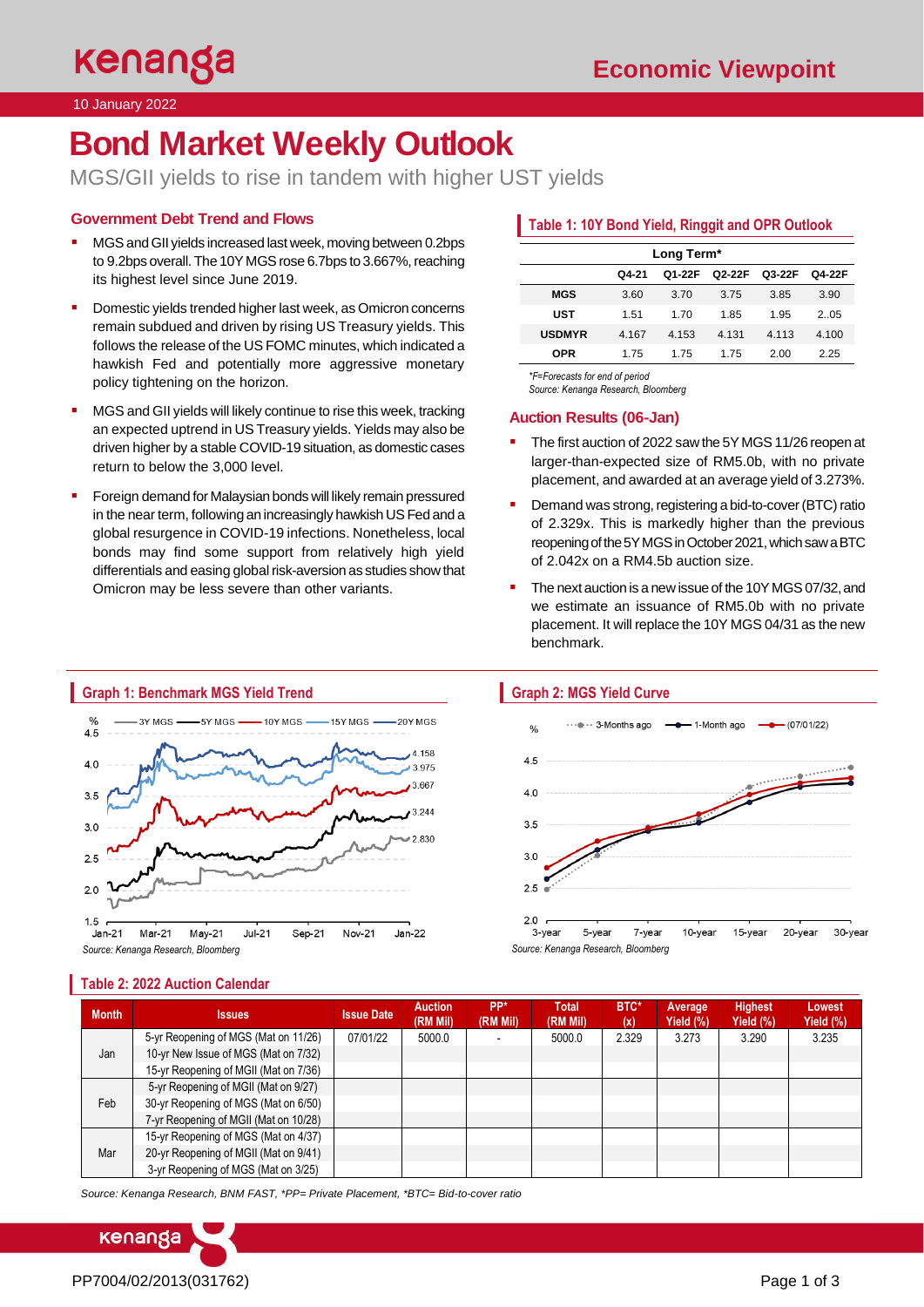#### **United States Treasuries (UST)**

- **UST yields soared last week, rising between 13.0bps to 25.4bps** across the curve. The 10Y UST increase by 25.2bps to 1.762%, its highest level since January 2020.
- UST yields continued to climb last week on easing Omicron concerns but jumped considerably higher following the release of the December FOMC meeting minutes. The minutes indicated an increasingly hawkish Fed, in the face of relentless inflationary pressures, and showed that some officials were considering reducing the Fed balance-sheet sometime after raising policy rates.This would suggest that the Fed might raise interest rates as soon as in March.
- Yields will likely continue to rise this week, following the Fed's signal of aggressive monetary policy tightening. However, this uptrend may be capped by a disappointing US jobs report, as December non-farm payrolls came in lower-than-expected at only 199.0k (Nov: 249.0k).

#### **Ringgit Outlook**

**■** MYR depreciated against the USD last week after the FOMC minutes indicated an increasingly hawkish Fed. This week, the ringgit is expected to trade around the 4.21 level due to lingering Omicron concerns but remains at risk of further selloff should US inflation spike once again. On the other hand, our technical model suggests the MYR may appreciate 0.21% against the USD this week. *(Please refer to our Ringgit Weekly Outlook report)*



## **Graph 5: UST Yield Curve**



Level 12, Kenanga Tower, 237, Jalan Tun Razak, 50400 Kuala Lumpur, Malaysia Chan Ken Yew Telephone: (603) 2172 0880 Web[site: www.kenanga.com](http://www.kenanga.com.my/).my [E-mail:](mailto:resear) research@kenanga.com.my Head of Research





#### **Graph 6: Asia 10-Year Bond Yield Spread (bps)**

# PP7004/02/2013(031762) Page 2 of 3

**ENANGA INVESTMENT BANK BERHAD (15678-H)**